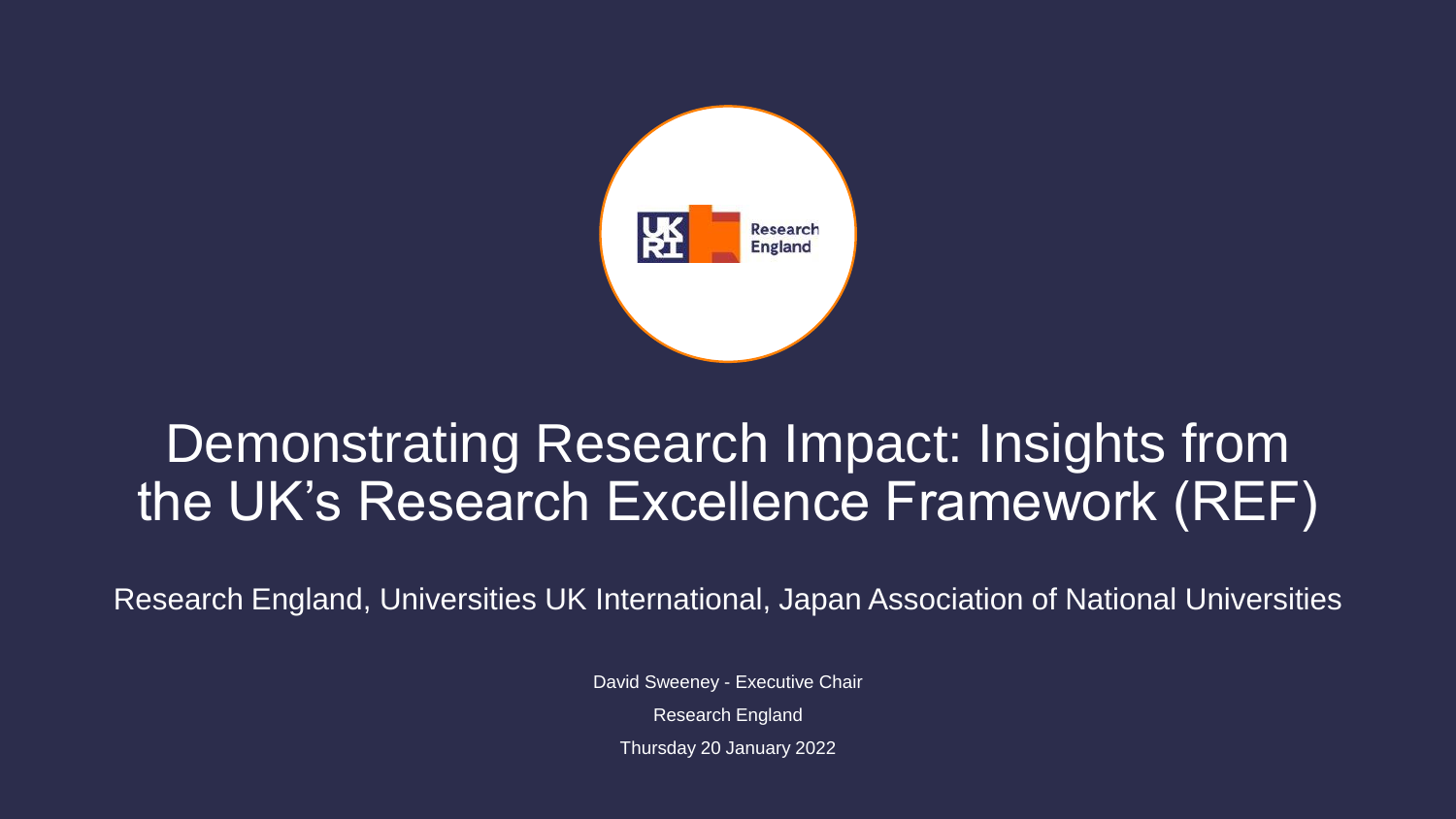#### **RE Mission**

To create and sustain the conditions for a healthy and dynamic research and knowledge exchange system in English Universities

- In England only as universities are a devolved activity ('Union' issues are currently a significant matter for RE & UKRI)
- To encourage universities to work with partners, including businesses, charities and other research funders
- The Act describes 'Balanced Funding' i.e. complementarity of Research England and Research Council funding
- RE have long-standing collaborations with Innovate, reflecting importance of universities work with business



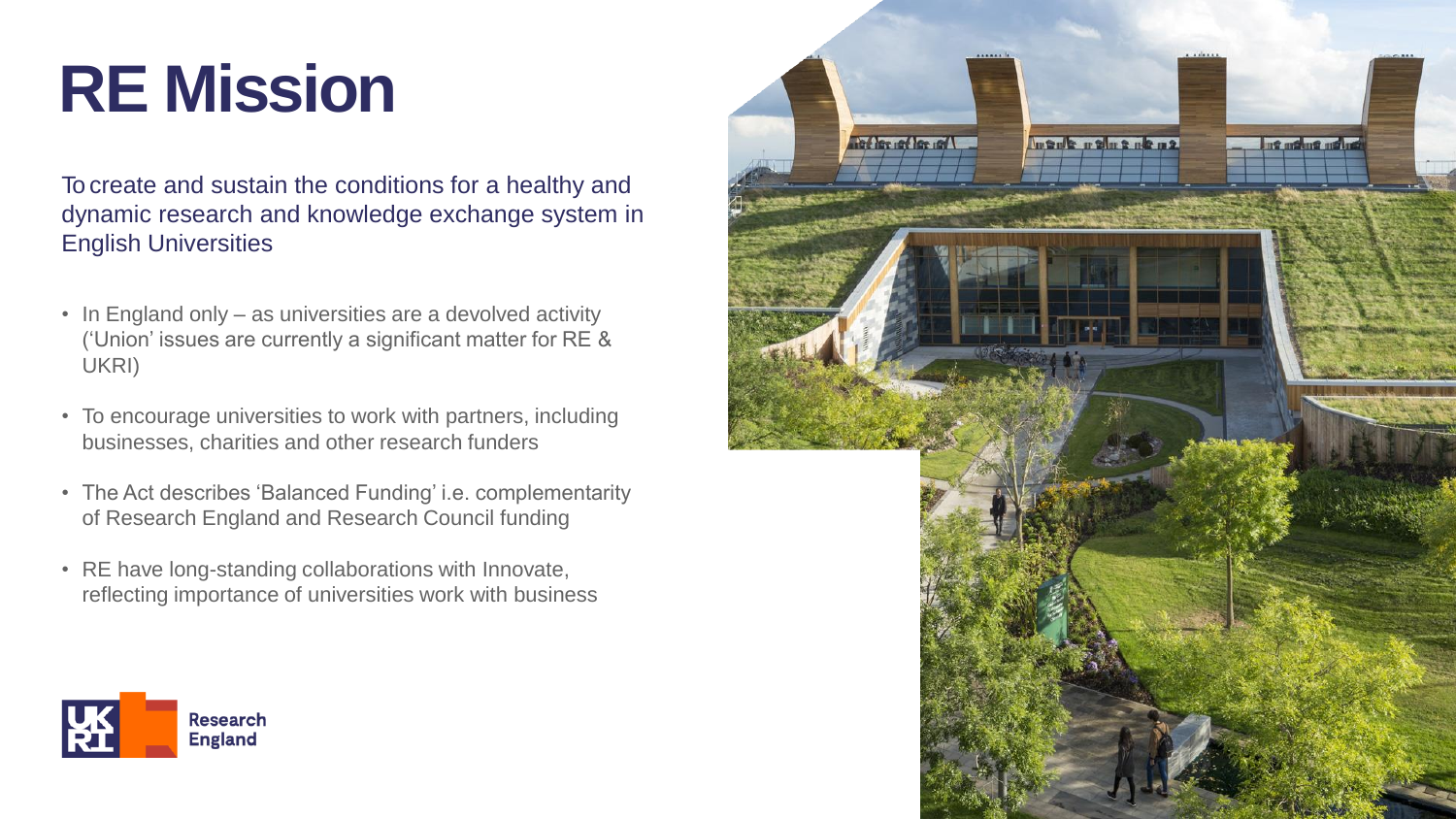### **RE role in REF**

- The REF is the UK's system for assessing the quality of research in UK higher education
- Administer on behalf of all four higher education funding bodies (HEFCW, DfE NI, SFC and RE)
- Each funding body is represented on the REF Steering Group which is chaired by RE Director of Research, Steven Hill
- Steering Group responsible for matters of policy and the programme of work, agreeing collective recommendations of the high-level framework, and putting these forward to the board of the funding bodies









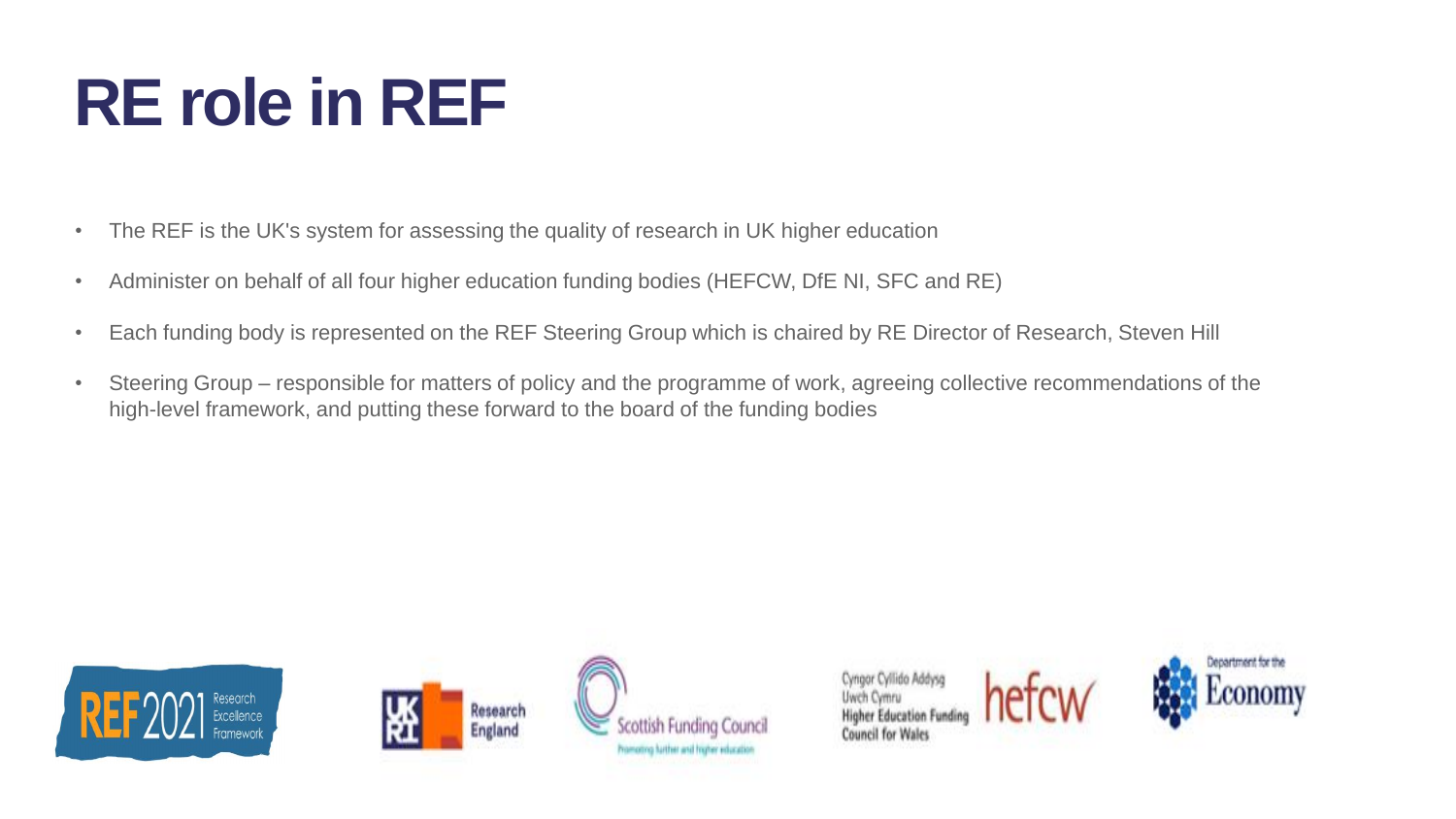## **Purposes of REF (Stern)**

- Assessment of the quality of research undertaken at universities
- ii. Provides a rich evidence base to inform strategic decisions about national priorities across science, social science, engineering, medicine and arts and humanities research.
- iii. Essential tool for accountability and information, showing the outcome of public investment in research and making the case for future investment.
- iv. Can create a strong performance incentive for universities and for individual academics.
- v. Can be used by universities and other bodies to inform decisions on resource allocation. Building on success and learning from experience
- vi. Provides a periodically updated reputational benchmark, which is based on rigorous peer judgement by fellow academics.